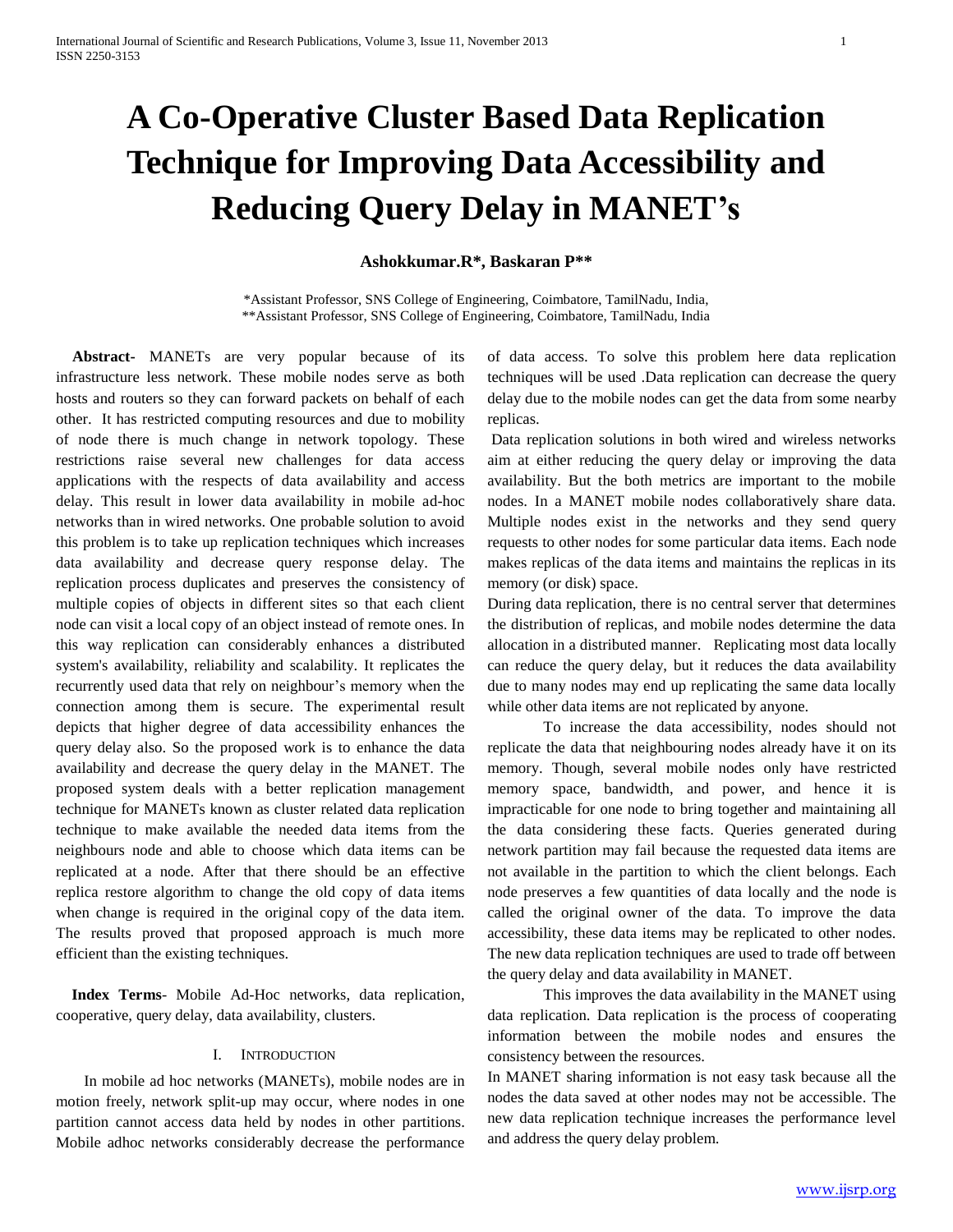International Journal of Scientific and Research Publications, Volume 3, Issue 11, November 2013 2 ISSN 2250-3153

## II. COOPERATIVE DATA REPLICATION

 In cooperative data replication, a node cooperates with each other and shares their memory space for replicating data for neighboring nodes. Among several nodes from a network one may send requests to other nodes for some specific data items. Here every node creates and maintains replica's in its memory.

 In cooperative data replication one node my allocate memory space for replicating data of their neighboring nodes data. So this way the degree of cooperation among mobile nodes will be maintained. Here each of the following approaches deals with increasing data access probability.

# **3.1 One to One Data Replication**

 In this approach each mobile node will cooperates at most one neighbor to decide data for replication. Among multiple available neighboring nodes it selects one node based on priority value for data replication.

Consider node  $N_1$  and  $N_2$  are neighboring nodes.  $a_{1d}$  and  $a_{2d}$  be the access frequency for data d from node  $N_1$  and N2 respectively. Here each node computes cumulative access frequency to the data item d.

For  $N_1$  to d  $d = (a_{1d} + a_{2d} \times (1 - f_{12}) / s)$  --(1) For  $N_2$  to d  $d = (a_{2d} + a_{1d} \times (1 - f_{12}) / s) - (2)$ So the priority value for node as follows

 $P_{12}^d = \text{CAF}_{12}^d \times f_{12}$  ...... if replication is done at N<sub>1</sub>

 $P_{12}^{\text{d}} = CAF_{12}^{\text{d}}$  $\dots$  if replication is not done at N<sub>1</sub>

Therefore here every node considers high priority value data for making replication process.

## **3.2 Reliable Neighbor Data Replication**

In OTOO scheme, choice of choosing neighboring node is based access frequency while making replication. So it may reduce the degree of cooperation as such minimal. To increase the cooperation level, in reliable neighbor scheme node allocates more memory for replicating data for neighbors.

For the node  $N_1$ ,  $N_2$  to be a reliable neighbor

If 
$$
1 - f_{12} > \tilde{\iota}
$$
 (threshold) --- (3)

For a each node the allocated memory for replicating neighboring nodes data

$$
---(4)
$$
 In this scheme, the node makes replication of its available data up to the C - C<sub>allocate</sub>. Then priority value is calculated for the node to the data item. Here the allocated memory is reserved for the data item with high priority value.

 $C_{\text{alloc}} = C \times \text{min} (1, \text{ for all reliable neighbors } (1-f) / \alpha)$ 

#### **3.3 Reliable Grouping Replication**

Here the OTOO considers only one neighbor and reliable neighbor chooses all one hop neighbors. But here to add more cooperation in RG scheme, the replicas of data will be shared among large reliable groups. So we can preserve a perfect cooperation between nodes. Initially all nodes transmits their ids and access frequency to all data items.

Here set of bi-connected nodes considered to be linked if and only they have a consistent link i.e.

$$
1-f_{12} \geq \tilde{\iota} \text{ (threshold)}
$$

Then each set will be put into a group to form a reliable group. The average access probability of all data item is calculated using the following

$$
P_d = \frac{\sum aik}{\text{no. of nodes} \times Sk} \qquad \qquad \text{---}(5)
$$

The demand weighted access delay if replica of data d will be maintained at  $N_2$ ,

 $T_{2d} = \sum a_i \times t_{12} \times s_d$  --------(6)

Select the node with high  $P_d$  to replicate the data in which node selection minimizes the delay access in the group.

i.e.,  $T_{1d}$  = min { $T_{nd}$ } for all node  $N_n \in \text{group}$ . So here the allocation process is repeated until the entire data item is replicated.

## **3.4 Replica Management Using Clusters**

With all the nodes having the reliable links cluster is formed by using the LCC algorithm. When a node requires some data item it sends request to cluster head. When a node receives a data item it replicate the data item locally for future use.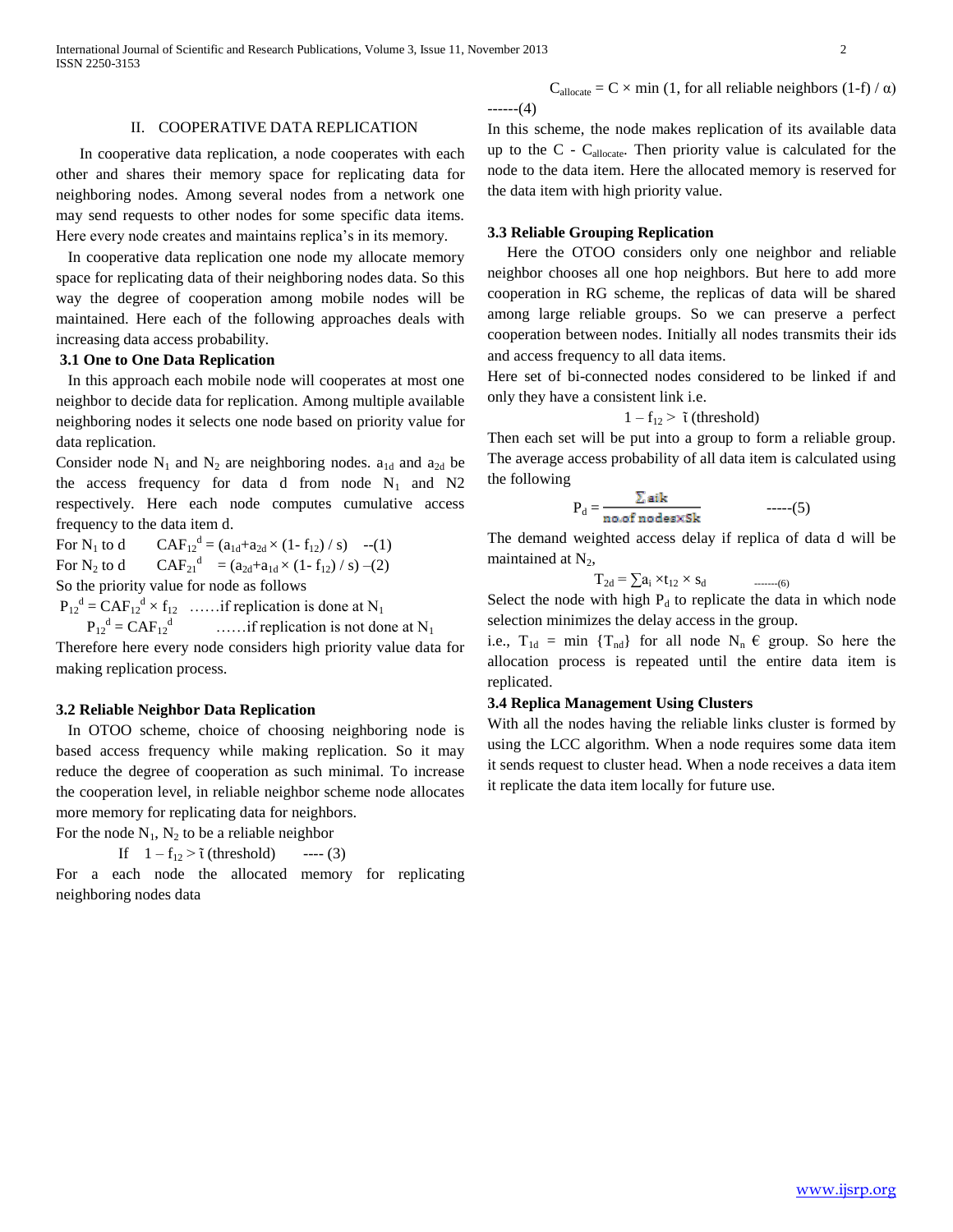International Journal of Scientific and Research Publications, Volume 3, Issue 11, November 2013 3 ISSN 2250-3153



Fig.1 Replica Management Using Clustered Approach

Each mobile node is associated with a cluster and refers to the set of nodes that can be reached by the node within the given number of hops. Every cluster has its cluster head (CH). Each cluster head will maintain a table Replica Table (RT) and replica index (RI). This RT will contain the information about the replicas that are available with different node in that cluster. There will be 3 entries related to each node: node-id, item-id, space-available. The RI contains node id, data size and TTL value.

When a mobile node needs a new data item then first it will check whether the data item is locally available or not. If yes then data item is get back to the requester and if not the request forwarded to the CH. Now CH will check the item-id in RT to see whether the data item is available in the cluster. If any matched entry is found the request is redirected to that node pertaining to that item-id.

Otherwise CH will request that data item to other CHs if data is found then request forwarding is stopped and data is returned to the requester. When a node receives a data item then, it will make a replica of it for upcoming use. And an update message is send to its CH. In the process of returning the data item to the client node, a node in underlying path, if it is a CH, then it start replication process (RP).

In RP, initially cluster head will get the size of the data item whose replica needs to be created in that cluster. Now cluster

head will check its RT and check for a node with free space available greater than the size of data item di. Now if CH gets a node with space-available greater than or equals to the size data item, then CH replicate the data item on that node.

After replicating data item on that node, node will send a message to the CH so that CH will update its entries related to that node in RT. Now if CH fails to get a node with spaceavailable greater than or equals to the size data item, then CH will choose a node with maximum free space available. After selecting node CH redirect that node to call a procedure (MCR (NK, S)) to create enough space to replicate that data item on that node.

In this process the node will remove some data items. Decision of removing the data items at a node will be based upon the Replacement Policy. After successful creation of free space at that node, CH will replicating that data item on that node, node will send a message to the CH so that CH will update its entries related to that node in RT. After updating its RT, the CH will send this update that item is found then this update is discard otherwise CH will choose a mobile node where the replica of that item can be made. The node with maximum available free space will be selected.

## IV.SIMULATION RESULTS

Here NS2 is used to stimulate the replica allocation and maintenance using clusters. The mobile adhoc network considered as an undirected graph G (V, E) in which it contains 30 mobile nodes for simulation using a random waypoint model. It contains n data items which are disseminated in the network. For simplicity all data items are in unit size. Here each mobile node can only replicate  $(C <$  number of nodes). Here the following figures represent data availability and query delay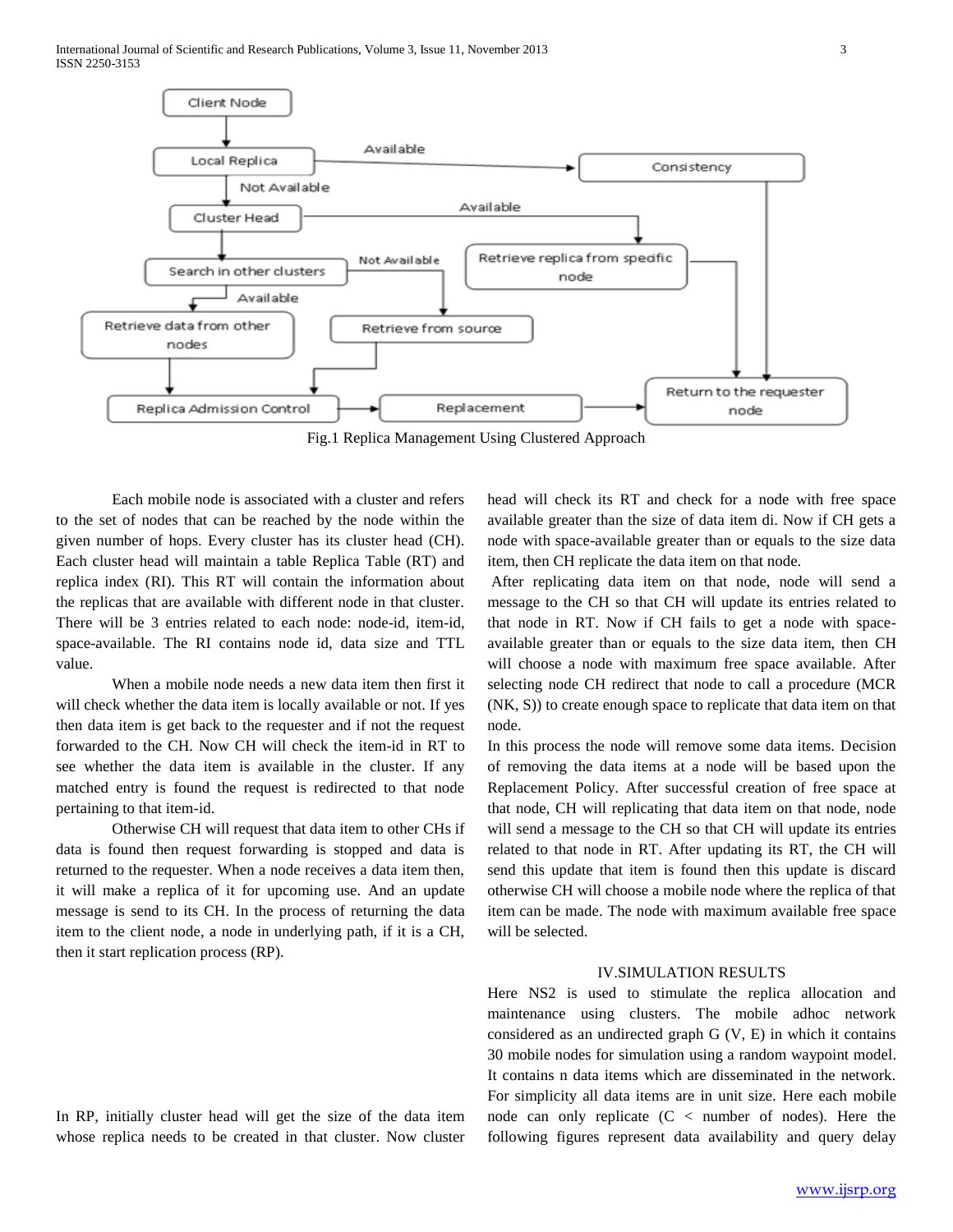simulation results as a graph. The reliable link is fully resided on link failure probability. Finding link failure probability is quite difficult and for simplicity we assume that it is based on signal strength.



## V. CONCLUSION

Network partitions are common due to link failure in MANETs. As a result data saved at other nodes may not be available. One way to improve data availability is through data replication. The proposed several data replication schemes improve the data availability and reduce the query delay. The perfect idea is to replicate the most frequently accessed data locally and only rely on neighbour's memory when the communication link to them is reliable. The proposed replication management technique for MANETs proved efficient to deliver requested data items from the neighbours node and capable to decide which data items can be replicated at a node. Also using cluster based replica allocation of data will make an effective trade-off between query delay and data availability in MANET's.

## VI. REFERENCES

- [1] B. Tang, H. Gupta, and S. Das, "Benefit-Based Data Caching in Ad Hoc Networks," IEEE Trans. Mobile Computing, vol. 7, no. 3,pp. 289-304, Mar. 2008.
- [2] Guohong Cao and Liangzhong, "Cooperative Cache Based Data Access in Ad Hoc Networks" IEEE Computer Society, (0018-9162), 2004.
- [3] Hao Yu, Patrick Martin, Hossam Hassanein,"Cluster-based Replication for Largescale Mobile Ad-hoc Networks" IEEE-2005.
- [4] Jing Zhao, Ping Zhang and Guohong Cao, "On Cooperative caching in Wireless P2P Networks", IEEE-2010.
- [5] J. Cao, Y. Zhang, G. Cao, and L. Xie, "Data Consistency for Cooperative Caching in Mobile Environments," Computer, vol. 40, no. 4, pp. 60-66, Apr. 2007.



- [6] L. Yin and G. Cao, "Supporting Cooperative Caching in Ad Hoc Networks," IEEE Trans. Mobile Computing, vol. 5, no. 1, pp. 77-89, Jan. 2006.
- [7] Madhavarao Boddu and Suresh Joseph, "Improving Data Accessibility and Query Delay in Cluster based Cooperative Caching (CBCC) in MANET using LFU-MIN" IJCA (0975 – 8887), Volume 21– No.9, May 2011.
- [8] Mieso K. Denko and Jun Tian, "Cross-Layer Design for Cooperative Caching in Mobile Ad Hoc Networks", IEEE CCNC Proceedings,2008.
- [9] Prasanna Padmanabhan, Le Gruenwald, "Managing Data Replication In Mobile adhoc

Network Databases" IEEE-2006.

- [10]T. Hara and S.K. Madria, "Data Replication for Improving Data Accessibility in Ad Hoc Networks," IEEE Trans. Mobile Computing,vol. 5, no. 11, pp. 1515-1532, Nov. 2006.
- [11] T. Hara, "Replica Allocation in Ad Hoc Networks with Data Update," Proc. Int'l Conf. Mobile Data Management (MDM),2002.
- [12] T. Hara, "Effective Replica Allocation in Ad Hoc Networks for Improving Data Accessibility," Proc. IEEE INFOCOM, 2001.
- [13]T.Hara, "Quantifying Impact of Mobility on Data Availability in Mobile Ad Hoc Networks", IEEE